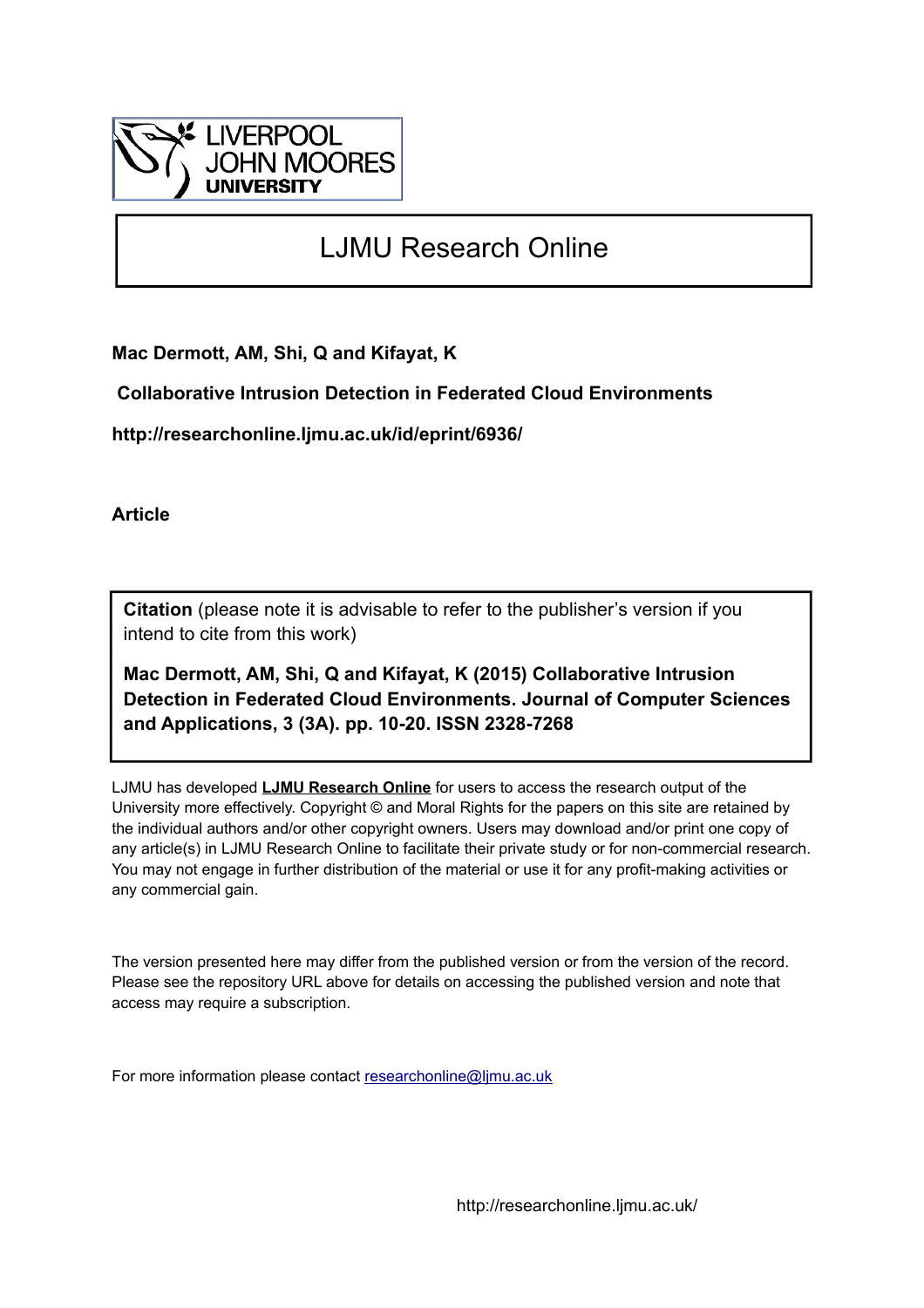# **Collaborative Intrusion Detection in Federated Cloud Environments**

**Áine MacDermott, Qi Shi, and Kashif Kifayat**

PROTECT: Research Centre for Critical infrastructure Computer Technology and Protection School of Computing and Mathematical Sciences, Liverpool John Moores University, Liverpool, L3 3AF, UK a.mac-dermott@2008.ljmu.ac.uk and {q.shi[, k.kifayat}@ljmu.ac.uk](mailto:k.kifayat%7d@ljmu.ac.uk)

**Abstract:** Moving services to the Cloud is a trend that has steadly gained popularity over recent years, with a constant increase in sophistication and complexity of such services. Today, critical infrastructure operators are considering moving their services and data to the Cloud. Infrastructure vendors will inevitably take advantage of the benefits Cloud Computing has to offer. As Cloud Computing grows in popularity, new models are deployed to exploit even further its full capacity, one of which is the deployment of Cloud federations. A Cloud federation is an association among different Cloud Service Providers (CSPs) with the goal of sharing resources and data. In providing a larger-scale and higher performance infrastructure, federation enables on-demand provisioning of complex services. In this paper we convey our contribution to this area by outlining our proposed methodology that develops a robust collaborative intrusion detection methodology in a federated Cloud environment. For collaborative intrusion detection we use the Dempster-Shafer theory of evidence to fuse the beliefs provided by the monitoring entities, taking the final decision regarding a possible attack. Protecting the federated Cloud against cyber attacks is a vital concern, due to the potential for significant economic consequences.

*Keywords: critical infrastructure; Cloud computing; Cloud federation; collaboration; intrusion detection; dempster-shafer; fusion algorithm; OPNET.*

# **1. Introduction**

Cloud Computing is being adopted in critical sectors such as energy, transport, and finance. This makes Cloud Computing services critical in themselves. Cloud Computing is a model in which vast quantities of computer resources are used to provide services to many concurrent users. The services may be offered directly or as part of a composite system. The greater scalability and larger size of Clouds compared to traditional service hosting infrastructure, involve more complex monitoring systems, which have to be scalable and robust. Therefore, monitoring systems and intrusion detection systems (IDSs) must be refined and adapted to different situations in Cloud environments.

To embrace this challenge, we propose a methodology that develops a robust collaborative IDS in a federated Cloud environment. Our approach offers a proactive collaborative model for Cloud intrusion detection based on the distribution of responsibilities. The responsibility for managing the elements of the Cloud is distributed among several monitoring nodes. Our architecture consists of four major entities: the Cloud Broker, the Monitoring Nodes, the Local Coordinator (Super Nodes), and the Global Coordinator (Command and Control server: C2). For collaborative intrusion detection, we use the Dempster-Shafer theory of evidence. Dempster-Shafer is used

to collect and fuse the beliefs provided by the monitoring entities. Collaboration among Cloud Service Providers (CSPs) can ensure that they are up to date on different Cloud threats. Our current work focuses on the deployment of such a solution for CSP collaboration: Security as a Service.

The structure of this paper is as follows: Section 2 provides background on the research problem we have identified, namely the critical infrastructure and Cloud computing progression, and the associated benefits and vulnerabilities of Cloud federations, and the Big Data connection. In Section 3 we discuss related work in the area and present our analysis. In Section 4 we outline our collaborative intrusion detection methodology for federated Cloud environments, "Security as a Service". Section 5 details Dempster-Shafer theory of evidence and its involvement in our decision making process. In Section 6 we convey our implementation details, and present our conclusions and future work in Section 7.

# **2. Background**

## **2.1. Critical Infrastructure and Cloud Computing utilisation**

As more sectors utilise Cloud-based services in their computing environment, Critical Infrastructure services are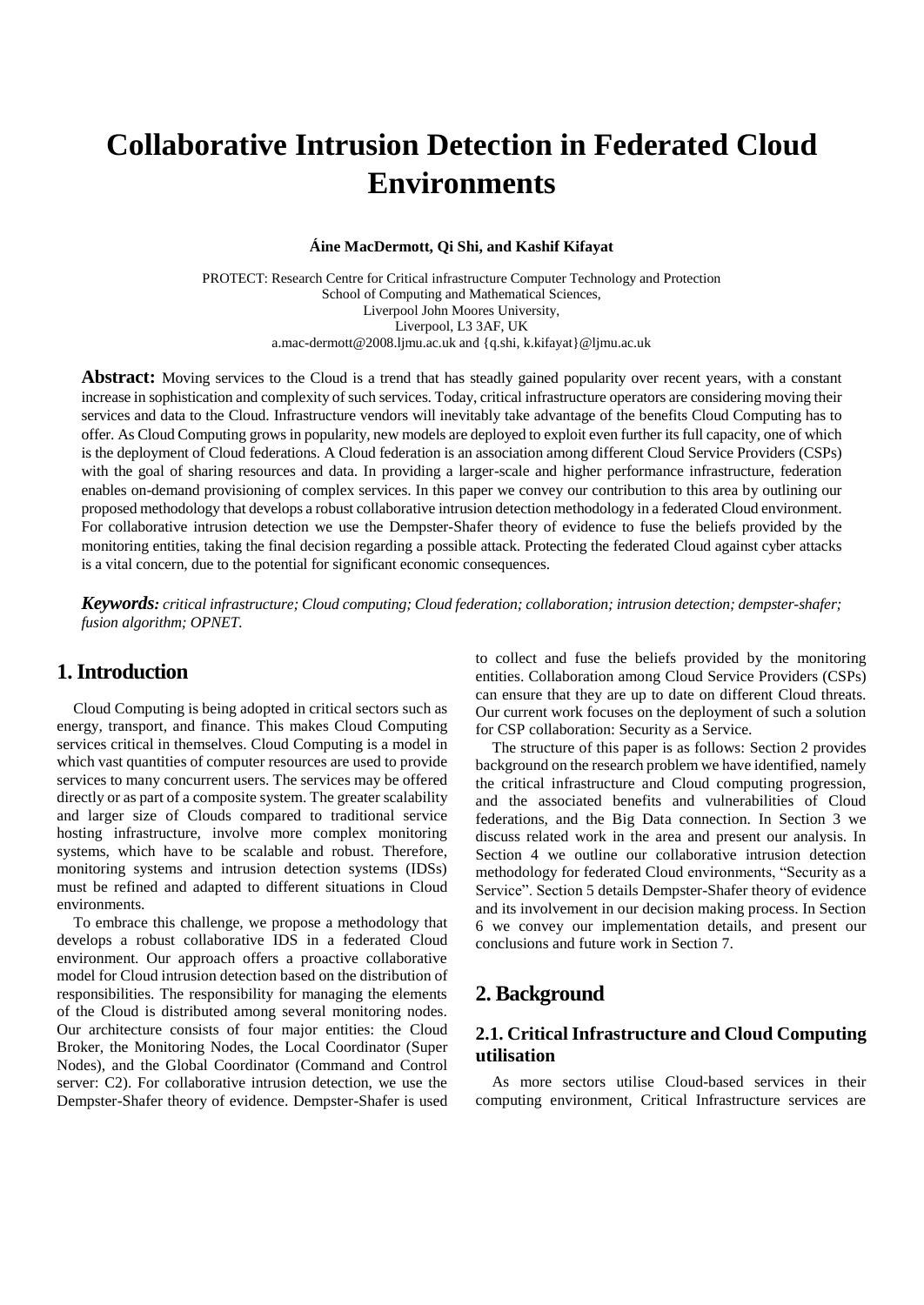likely to adopt this paradigm. Utilising Cloud Computing within an environment that historically has not had any Internet connectivity would appear trivial to some, however research has shown that Cloud Computing will reach the Information and Communication Technology (ICT) services that are operating critical infrastructure [1]–[4]. Operators of critical infrastructures, in particular the ICT that supports gas and electricity utilities and government services, are considering using the Cloud to provision their high assurance services. This is reflected in a white paper produced by the European Network and Information Security Agency (ENISA) in 2011 [2], which provides specific guidelines in this area, highlighting the technical, policy and legal implications.

Cloud Computing can be conveyed as the next logical progression within the critical infrastructure industry as the Cloud paradigm is already being used for crucial assets. The increasing flexibility and unpredictable usage of such utilities often means that many challenges such as load balancing can occur in the utility networks we use. The usage of modern ICT systems to control and manage critical infrastructure helps in dealing with such issues [3]. Many operators do not have the infrastructure to support the growing need for accurate predictive and historical simulations imposed by the adoption of renewable energy sources and the on-going development of smart grids. To overcome this, Cloud Computing allows these operators to reduce or avoid over investment in hardware resources and their associated maintenance [5].

In November 2012 seven of the world's leading telecommunication network operators selected the European Telecommunications Standards Institute (ETSI) to be the home of the Industry Specification Group for NFV (Network Functions Virtualisation). ETSI ISG NFV (ETSI Industry Specific Groups for Network Functions Virtualisation) [6] was formed with the purpose of developing pre-standards for moving telecommunications functions to the Cloud Computing environment. The NFV ISG's mission is to facilitate the industry transformation and development of an open, interoperable, ecosystem through specification, implementation and deployment experience. Other critical infrastructure service operators from the traffic and transportation, and infrastructure surveillance systems domain are expected to follow soon. The promised advantages do not only relate to cost reductions and increased flexibility, but also new ways to improve the resilience and availability of the critical infrastructure, e.g., through the use of abundant virtual resources [4].

An industry who could benefit from this application is the UK energy community as Cloud Computing can address at least two fundamental requirements. Firstly, accurate network simulations require highly variable quantities of computational resources depending on the contingent situation of energy delivery or on the type of energy delivered. Renewable energy output is typically much less predictable than the constant output offered by conventional generation sources, such as coal, oil, gas, or nuclear. For this reason, running simulations on the Cloud allows for dynamic scaling of the required computational and data resources [1].

Deploying high assurance services in the Cloud increases cyber security concerns, as successful attacks could lead to outages of key services that our society depends on, and disclosure of sensitive personal information. However, this exposes these infrastructures to cyber risks and results in demand for protection against cyber attacks, even more than traditional systems. Security is a major concern in Cloud adoption. Critical security issues include data integrity, user confidentiality, and trust among providers, individual users, and user groups. Additionally, availability issues and real world impact would be the main concern for providers of critical infrastructure, depending upon the operations or services they are hosting [7]. There are security issues at each level of the Cloud Computing paradigm. Nonetheless, utilising the Cloud environment is a natural extension of remote access as it removes the requirement for the user to be in the same location as the infrastructure which is already commonplace.

Critical infrastructure imposes much stronger requirements for security, reliability, and resilience on Cloud Computing environments. Issues also surround data being exchanged across multiple countries that have different laws and regulations concerning data traversal, protection requirements, and privacy laws. Examples of such risks include, but not limited to, risks resulting from possible changes of jurisdiction and the liability or obligation of the vendor in case of loss of data and/or business interruption [8]. As evident, their connexion will provide many benefits in the form of scalability, improved performance, reachability, and will be cost effective for organisations and infrastructure vendors, however the distributed and open structure of Cloud Computing and services becomes an attractive target for potential cyber-attacks by intruders. Despite security issues slowing its adoption, Cloud Computing has already become a persistent force; thus, security mechanisms to ensure its secure adoption are an immediate need.

### **2.2. Cloud Federations**

Cloud Computing hides resource availability issues making this infrastructure appealing to users with varying computational requirements: from storage applications to intensive computing tasks. Large-scale parallel simulations often require computational time on high performance computing machines and clusters. In a Cloud Computing environment resources are shared among multiple users. The number and nature of the workload presented by these users can vary over time. As Cloud Computing grows in popularity, new models are deployed to exploit even further its full capacity. One of these ideas is the deployment of Cloud federations.

Federated Clouds are a logical evolution of the centralised approach. They involve multiple Clouds that are tied together to build a larger one. This can enhance reliability through physical partitioning of the resource pool and address communication latency issues by binding clients to the nearest data centre [9]. Furthermore, federated Clouds are an interesting alternative for those companies who are reluctant to move their data out of house to a service provider due to security and confidentiality concerns. By operating on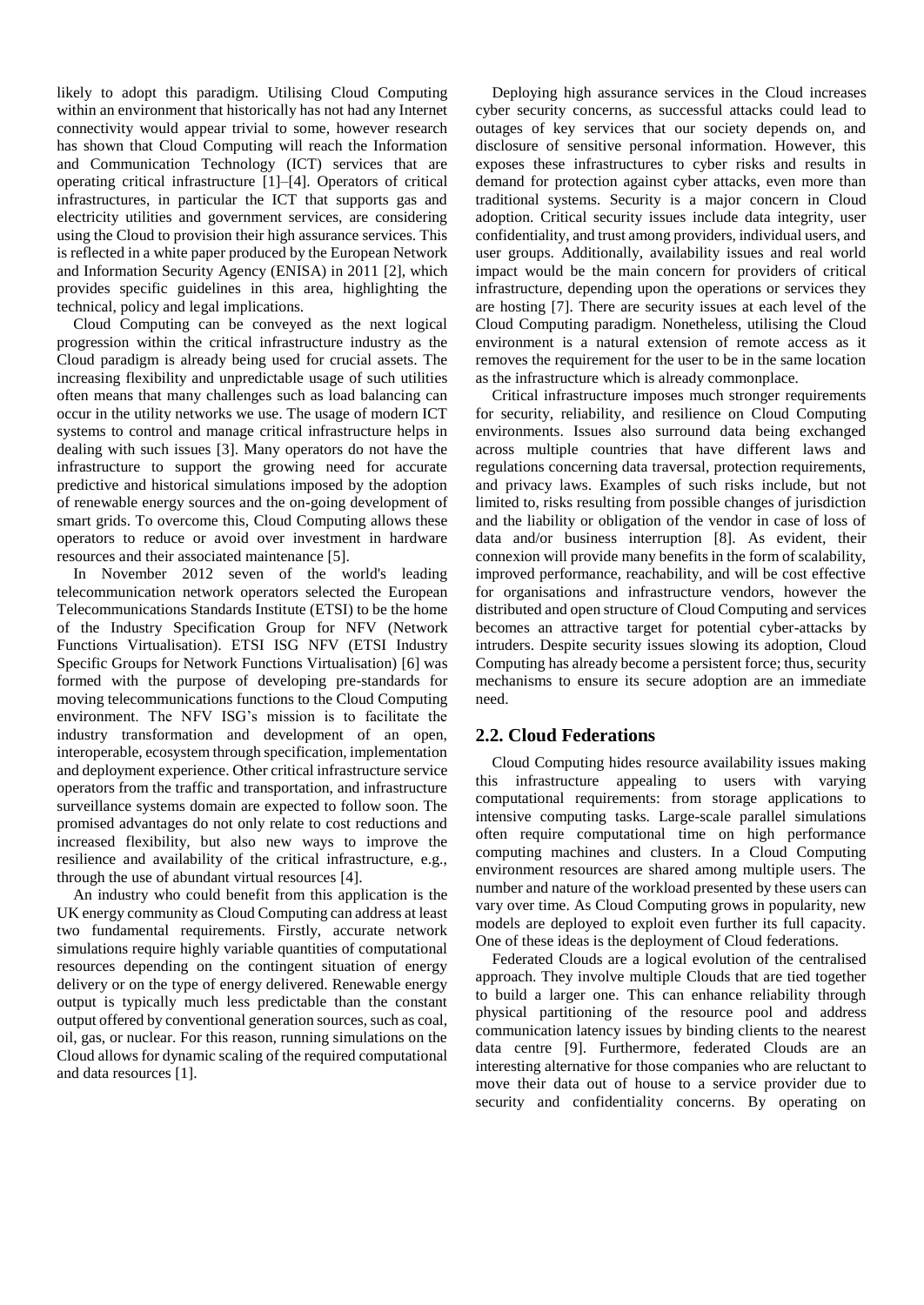geographically distributed data centres, companies could still benefit from the advantages of Cloud Computing by running smaller Clouds in-house, and federating them into a larger Cloud [10].

A Cloud Federation allows final users to access transparently a set of resources and services, distributed among several independent CSP [10]. Rak et al. [10] identify the following actors as the key players in this scenario:

- Final Users: common users which access the Cloud and uses the Cloud services.
- Service Providers: acquire resources and services from the Cloud in a transparent way, and offer them to Final Users.
- Service Developers: develop applications using the Cloud's resources. Sometimes they also use services developed by other parties.
- Cloud Service Providers: Offer Cloud resources and services.

While users focus on optimising the performance of a single application or workflow, such as application throughput and user perceived response time, Cloud providers aim to obtain the best system throughput, use resources efficiently, or consume less energy. Efficient brokering policies will try to satisfy the user requirements and Clouds' global performance at the same time [11].

Thereby, Cloud federation introduces new avenues of research into brokering policies such as those techniques based on ensuring the required QoS level or those aiming at optimising the energy efficiency [11]. The goals of brokering methods and policies in federated Clouds can be found in different domains. Some examples are listed as follows [10]:

- Cost-effectiveness: federated Clouds provide a larger amount of resources, which may help improve costeffectiveness, e.g. time to completion, increasing the system throughput or optimising resource utilisation.
- Acceleration: federated Clouds can be used as accelerators to reduce application time-to-completion by using Cloud resources to exploit an additional level of parallelism by offloading appropriate tasks to other Cloud resources.
- Conservation: federated Clouds can be used to conserve allocations, within the appropriate runtime and budget constraints.
- Resilience: federated Clouds can be used to handle unexpected situations such as unanticipated downtime, inadequate allocations, or failures of working nodes. Additional Cloud resources can be requested to ease the impact of the unexpected situations and meet user objectives.
- Energy efficiency: federated Clouds can facilitate optimising the energy efficiency of Clouds as multiple objectives can be combined as needed. An example is combining an acceleration objective with a resilience objective.

By providing security services from within the Cloud provider infrastructure, enterprises are able to deploy security policies and rules between each virtual machine or between virtual machine centres. A feature of the Cloud provider infrastructure is that enterprises can maintain corporate security policies and the data collected about them with the virtual machines. This allows them to enforce security services in the enterprise and the Cloud provider consistently.

### **2.3. Cyber attacks in federated Clouds**

Each interface can present specific vulnerabilities that can be exploited by malicious entities, e.g. users, service instances, and CSPs, to perform cyber attacks. The interface between a service instance and an user can be considered as a client-to-server interface, that is vulnerable to all types of attacks that are possible in common client-server architectures, including SQL injection, buffer overflow, privilege escalation, SSL certificate spoofing, phishing attacks, and flooding attacks [12].

The interface between a service instance and a CSP is vulnerable to all attacks that a service instance can run against its hosting Cloud systems, such as distributed denial of service (DDoS) attacks, and Cloud malware injections. In the same way, a malicious CSP of the Cloud Federation may perform several attacks towards service instances running on it. Previous work of ours MacDermott et al. (2014) [13] has highlighted this possibility, conveying how this type of attack could affect interdependent services and CSPs.

DDoS is a serious and growing problem for corporate and government services doing business on the Internet [14]. Targets for DDoS attacks include the computational resources, the memory buffers, the application processing logic, the communications bandwidth, and the network protocol, whereas their effects on the target system are the denial or degradation of provided services [10]. Resource management to prevent DDoS attacks is receiving attention, as the Infrastructure as a Service (IaaS) architecture, effectively 'supports' the attacker. When the Cloud system observes the high workload on the flooded service, it is likely the Cloud federation will start providing more computational power in order to cope with it.

Resource management also has a very important security function, which is to prevent the potential for DDoS attacks. For example, if resource management is not in place, a compromised virtual machine could allow an attacker to starve all of the other virtual machines within that Cloud of their needed resources. By using resource management, a compromised virtual machine can only affect itself and none of the other virtual machines within the Cloud [15]. If the Cloud system notices the lack of availability, it could move the affected service instances to other servers of the Cloud federation. This results in additional workload for such servers, and thus the flooding attack can propagate and spread throughout the whole Cloud federation [11].

Unavailability of services due to Cloud outages can cause monetary loss to Cloud providers and operational loss to Cloud users. Hosting infrastructure services, and storing sensitive data in the Cloud environment brings with it security and resilience requirements that existing Cloud services are not well placed to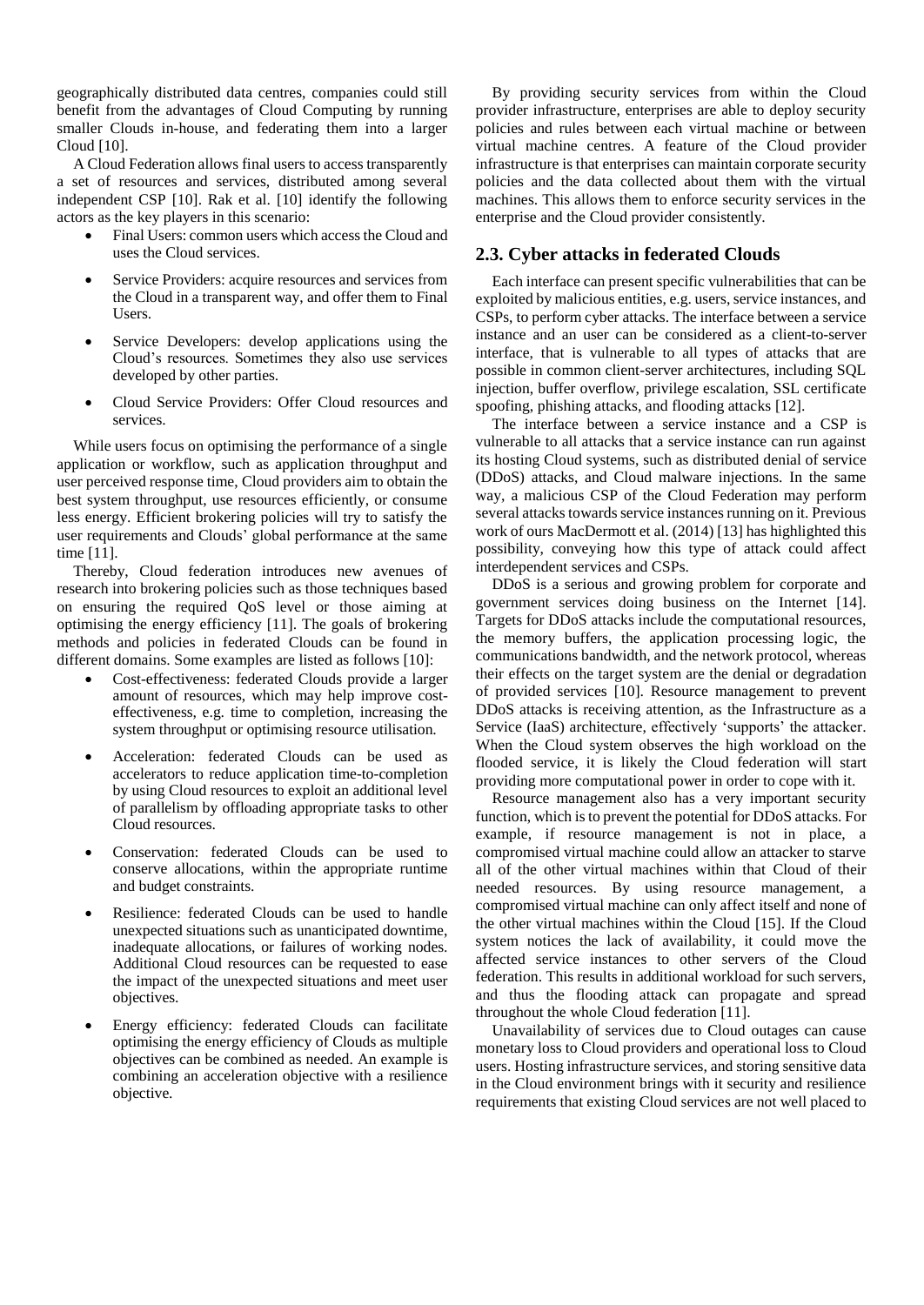address. IDS mechanisms require an extensive use of hardware, especially CPU and memory, and may cause unintentional resource exhaustion or a bottleneck.

#### **2.4. Intrusion Detection and Intrusion Prevention**

An Intrusion Detection System (IDS) can be defined as a function that maps the data input into a normal or an attack event either by means of absence of an alert (0) or by the presence of an alert (1) respectively and is given by:

$$
IDS: X \rightarrow \{0, 1\}.
$$

To detect attacks in the incoming traffic, the IDSs are typically parameterised by a threshold T. The IDS uses a theoretical basis for deciding the thresholds for analysing the network traffic to detect intrusions. Changing this threshold allows the change in performance of the IDS. If the threshold is very low, then the IDS tends to be very aggressive in detecting the traffic for intrusions. However, there is a potentially greater chance for the detections to be irrelevant which result in a large number of false alarms. A large threshold on the other hand will have an opposite effect; being a bit conservative in detecting attacks. However, potential attacks may get overlooked by this method [16].

An intrusion prevention system (IPS) operates the process of performing intrusion detection and attempting to prevent detected possible incidents. The IPS is a device or software application that has all the capabilities of an IDS and can also attempt to stop certain incidents. IPSs provide security at all system levels, from the Operating System kernel to network data packets. IPSs also have the ability to prevent known intrusion signatures, besides the unknown attacks originating from the database of generic attack behaviours.

IDSs typically perform extensive logging of data that is related to detected events. This data can be used to confirm the validity of alerts, investigate incidents, and correlate events between the IDS and other logging sources [17]. Discriminating IDSs based on their data sources can be classified as host based and network based. Host based IDSs provide local intrusion detection and support by monitoring user behaviour over an application layer protocol, such as the client-server protocol. Network based IDSs provide global intrusion detection, where they provide level monitoring of traffic flowing through the network and detect intrusions based on the nodes behaviour over the network.

Regardless of whether they operate at the network, host or application level, both IDSs and IPSs use one of two detection methods; anomaly based or signature based. Anomaly based IDSs detect abnormal patterns that deviate from what is considered to be normal behaviour [18]. Anomaly detection does not require prior knowledge of intrusion and can detect new intrusions. However, the drawback is that they may not be able to describe what an attack is and may have a high false positive rate. Signature based IDSs use known patterns of unauthorised behaviour to predict and detect subsequent similar attacks [19]. Such systems can accurately and efficiently detect instances of known attacks. However, they lack the ability to

detect zero day attacks. Signature databases must constantly be updated, and IDSs must be able to compare and match activities against large collections of attack signatures.

Weaknesses with present-day IDS techniques is that they do not take into consideration the threat exposures in the network while detecting intrusions, resulting in obtaining alerts for all types of events, many or most of which may not be relevant to the operating environment [20]. In the context of dynamic network environments, this approach may lead to a huge number of unnecessary alerts. Depending on the frequency of changes to the network environment, this may in turn affect the efficacy of the IDS itself.

Additionally, current IDSs are not devised to handle dynamic network environments, as they predominantly use a predefined set of signatures and anomaly detection thresholds to detect intrusions. They can also be ignorant of any changes to the operating environment that may eliminate or introduce vulnerabilities and threat exposures. Due to this weakness, it may miss critical attacks and detect intrusions that are not relevant due to changes to the environment. Hence, the threatawareness capability provides a key opportunity for an IDS to improve its detection rate [20].

### **2.5. Contending with Big Data**

As we continue to contend with the vast amounts of data and logs generated, by both the monitoring systems and the Cloud user (be it critical infrastructure vendor or corporation), securing this data is imperative. Increasingly, research has been focusing on storing this information for future analysis or Forensic studies.

The growing research area 'Big Data' and its associated data and predictive analytics studies have shown Big Data to have similar issues to that of Cloud security, when it comes to storing their data [21]. The common questions remain, what do we do with this data? How long do we store it for? And how can we ensure it maintains its integrity?

Historical processes generate large datasets [24], but there needs to be sufficient procedures in place for performing data analytics and advice on handling these datasets. Previous work of ours MacDermott et al. (2013) [22] looked into how the Cloud environment could facilitate the storing and study of historical data from critical infrastructure control systems, but the aforementioned issues regarding dataset size and the longevity still remain.

# **3. Related Work**

Since Cloud Computing supports a distributed service oriented paradigm, multi-domain and multi-users administrative infrastructure, it is more prone to security threats and vulnerabilities, such as data breaches, data loss, service hijacking, DDoS attacks, and malicious insiders to name a few [41]. In the Cloud environment, where massive amounts of data are generated due to high network access rates, an IDS must be robust against noise data and false positives. Since Cloud infrastructure have enormous network traffic, traditional IDSs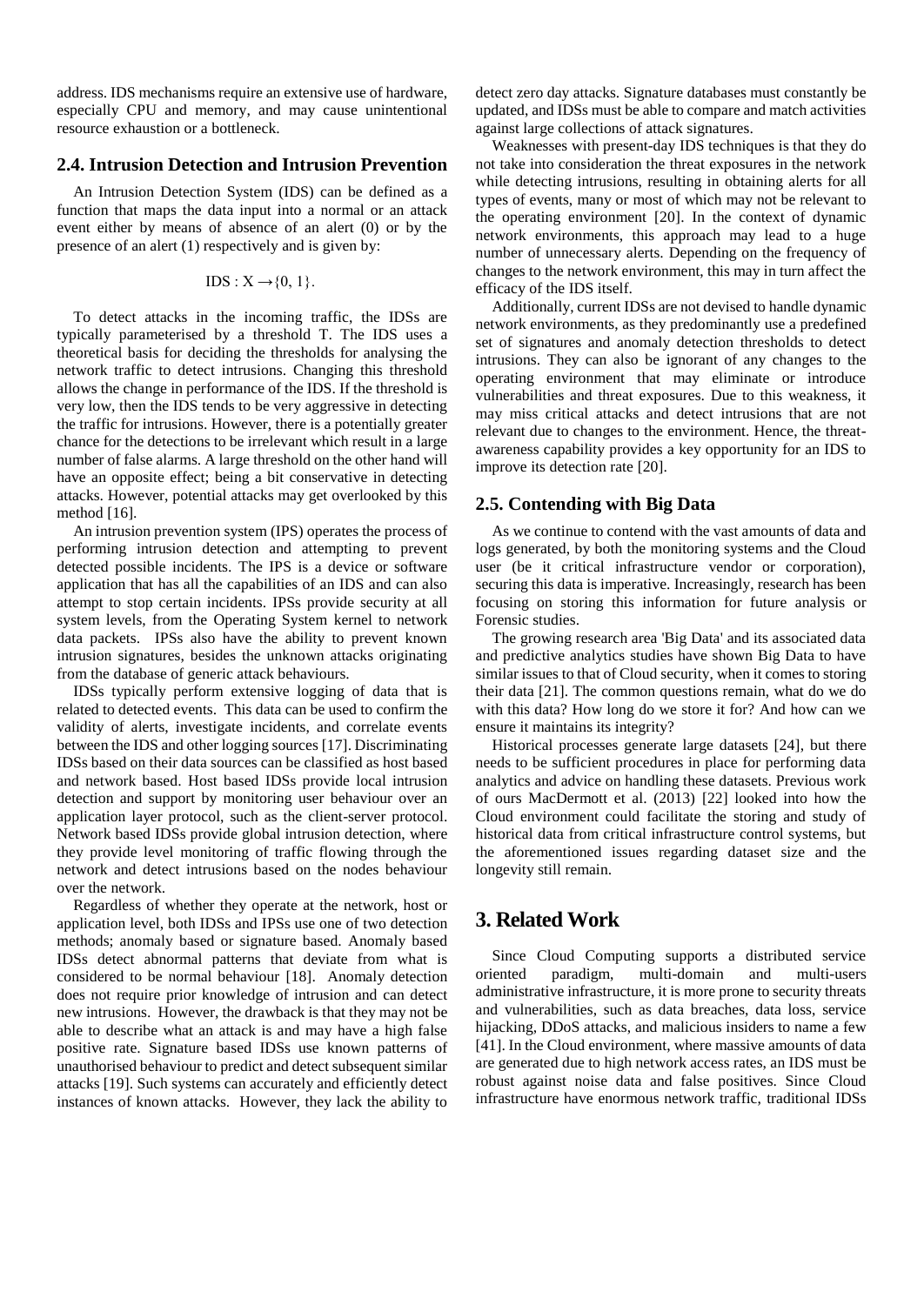are not efficient to handle such a large data flow. Due to the large data sets, classification techniques require a huge amount of memory and CPU usage. Much of the proposed academic research on IDSs in the Cloud environment has focused on providing security mechanisms for specific security problems rather than trying to protect the Cloud as a whole.

Hamad and Al-Hoby [23] propose the Cloud Intrusion Detection Service (CIDS), which can be deployed by Cloud providers to enable clients to subscribe with the IDS in a service-based manner. It is a re-engineered version of Snort, which is an open-source network IDS/IPS. The model outperforms currently used solutions for service-based IDS but at the same time provides minimal overhead to the case of traditional IDS deployment for single network protection.

Montes et al. [24] implemented GMonE, a Cloud monitoring tool which capable of being adapted to different kinds of resources, services and monitoring parameters. GMonE performs the monitoring of each element by means of GMonEMon, which abstracts the type of resource (virtual or physical). GMonEMon service monitors the required parameters and then it communicates automatically with the monitoring manager (GMonEDB) to send it the monitored data. This communication is done through a standard Java Remote Method Invocation (RMI) process.

The work of Calheiros et al. [25] conveys an InterCloud project, through the use of agents called Cloud Coordinators and allows for an increase in performance, reliability, and scalability of elastic applications. The architecture proposed for the Cloud Coordinator could be applied to the intrusion detection domain, whereby it has to be present on each data center that wants to interact with InterCloud parties. The Cloud Coordinator is also used by users and brokers that want to acquire resources via InterCloud and do not own resources to negotiate in the market.

The work of Chen et al. [26] aims to develop a new collaborative system to integrate a Unified Threat Management (UTM) via the Collaborative Network Security Management System (CNSMS). Such a distributed security overlay network coordinated with a centralised security center leverages a peerto-peer communication protocol used in the UTMs collaborative module and connects them virtually to exchange network events and security rules. The CNSMS also has a huge output from operation practice, e.g., traffic data collected by multiple sources from different vantage points, operating reports and security events generated from different collaborative UTMs, etc. There is a vast amount of data generated which is not easy to analyse in real-time, but they also keep it archived for forensic analysis.

Dhage et al. [27] propose an architecture in which mini IDS instances are deployed between each user of the Cloud and the CSP. As a result, the load on each IDS instance will be less than that on a single IDS and for this reason, the small IDS instance will be able to do its work in a more efficient way. For example, the number of packets dropped will be less due to the lesser load which single IDS instance will have. By proposing a model in which each instance of IDS has to monitor only a single user, an effort has been made to create a coordinated design, which

will be able to gather appropriate information about the user, thus enabling it to classify intrusions in a better way.

Lee [28] proposes a multi-level IDS and log management method based on consumer behaviour for applying IDS effectively to the Cloud system. They assign a risk level to user behaviour based on analysis over a period of time. By applying differentiated levels of security strength to users based on the degree of anomaly increases the effective usage of resources. Their method proposes the classification of generated logs by anomaly level, so that the system administrator analyses logs of the most suspected users first.

Lo et al. [29] present a cooperative intrusion detection system framework for Cloud Computing networks. They deploy an IDS in each Cloud region, and each entity cooperates with each other through the exchange of alerts to reduce the impact of DDoS attacks. A Snort based IDS is implemented and the three main modules are plugged into the system: block, communicate, defence. A cooperative agent is used to receive alerts from other IDSs, and they are analysed using a majority vote in order to determine the accuracy of results. If deemed a legitimate alert, the blocking rule is implemented. By cooperative operation among these agents, early detection and prevention technique is implemented.

Our analysis has shown that no unified model or unified detection and prevention approaches are established for detecting intrusions in the Cloud environment, nor is there a globally accepted metric or standard to evaluate against. It is clear that an IDS alone cannot protect the Cloud environment from attack. If an IDS is deployed in each Cloud Computing region, but without any cooperation and communication, it may easily suffer from single point of failure attack. Obviously, the abilities of intrusion detection and response are decreased significantly. Thus, the Cloud environment could not support services continually. Based on this concept, intrusion detection services deployed in each Cloud region collaborating is advised. These attributes will cooperate with each other to offer holistic security to those CSPs present, and add to the defence in depth.

# **4. Security as a Service**

Cloud federation, present CSPs will benefit significantly if there is a comprehensive IDS that evolves based on their requirements. The security of applications and services provided in the Cloud, against cyber attacks, is hard to achieve for the complexity, heterogeneity, and dynamic nature of such systems [12]. Distributed collaboration among heterogeneous components within and across independent domains has been indicated in recent literature. The cooperation of threat knowledge, both known attacks and unknown threats; among CSP peers within the enterprise network or with other CSPs will contribute to better incident detection and prevention [13].

This enhances Cloud security and provides faster and more effective incident response. Information sharing in this approach is automated which we conceive to be an important aspect of our approach. Collaboration among CSPs in the federated Cloud could offer holistic security to those providers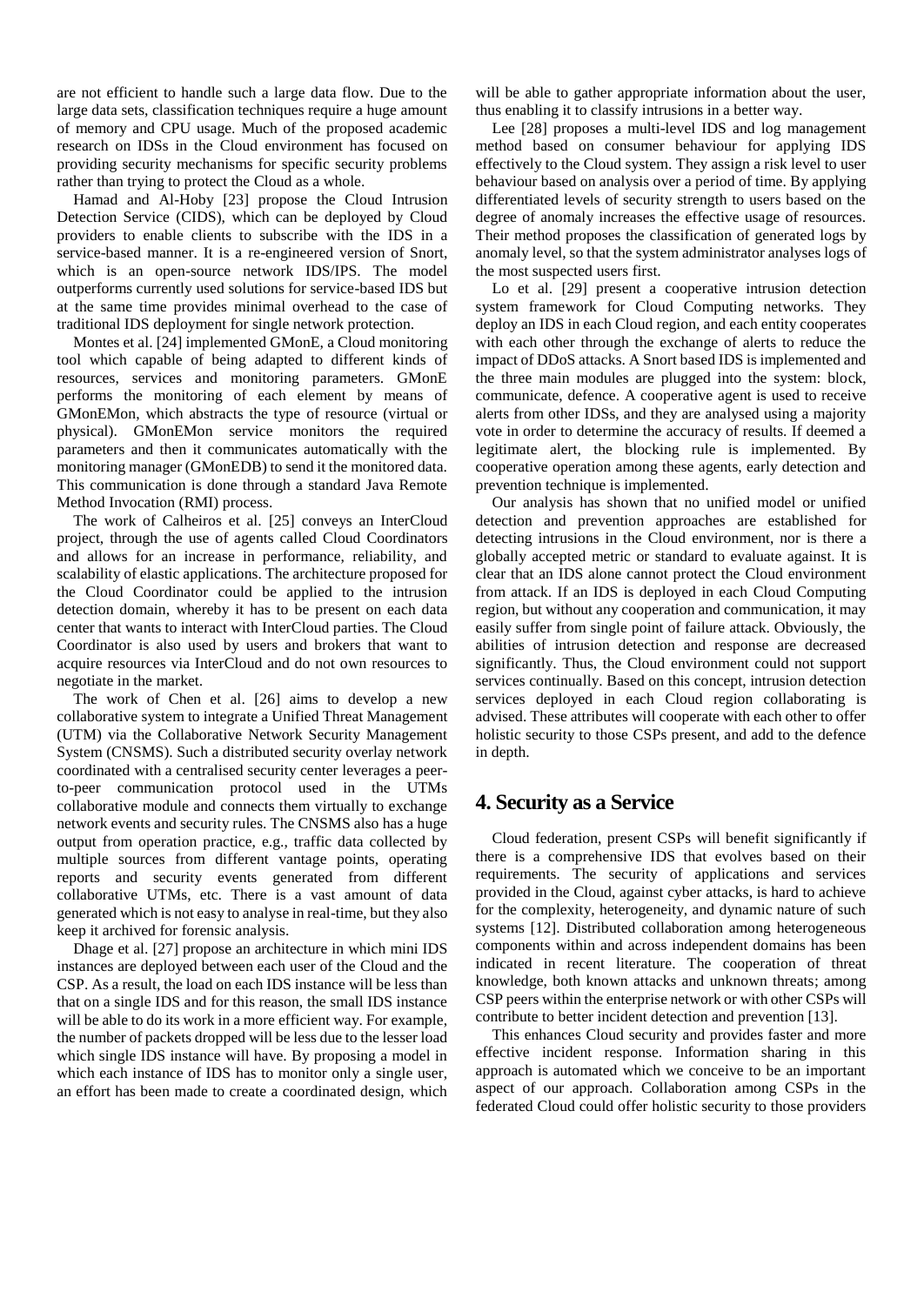in this agreement. Based on a distributed system, collaboration could be used to trace an attack to the source domain [14]. The collaboration of CSPs could help trace the source of attack, identify location, and limit attack vectors.

Cloud defence strategy needs to be distributed so that it can detect and prevent the attacks that originate within the Cloud itself and from the users using the Cloud technology from different geographic locations through the Internet. As the popularity of the services provided in the Cloud environment grows rapidly, the exploitation of possible vulnerabilities grows at the same pace [30]. The measurements required to obtain a comprehensive view on the status of the Cloud lead to the generation of a vast volume of data coming from multiple distributed locations [13].

Attacks and failures are inevitable; therefore, it is important to develop approaches to understand the Cloud environment under attack. The current lack of collaboration among different components within a CSP, or among different providers, for detection or prevention of attacks is the focus of our work. Our current work focuses on the deployment of such a solution for CSP collaboration: Security as a Service.

A Cloud federation requires that each provider has to share Cloud-related information with the federated Cloud providers. This sharing of knowledge in our approach would involve security information about malicious activities, new signatures, and suspicious IP addresses. Our Security as a Service entity would be present in each CSPs domain, and is composed of the following entities: the Cloud Broker, the Command and Control server (C2), the Super Node (SN), and the Monitoring Nodes (MN). A CSP is represented as a domain, and comprises a number of Super Nodes and a C2. A C2 manages its domain, communicates with C2s in other CSP domains, and coordinates a response to an attack.

The Cloud Broker is queried when a decision needs to be made. Rather than communication occurring between the C2s when suspect actions have been observed, the querying C2 would firstly prompt the Broker to check if the actions are legitimate or not. This would keep communication and network overheads down, as there would be an increase in network latency if there were queries every time something suspect was observed. For this reason, we have inferred the hierarchy that we have in our approach.

Figure 1 visualises the levels of communication occurring between each entity in our solution:

#### **Monitoring Nodes**

Monitoring nodes deal with issues on a local level and communicate with their neighbouring nodes regarding systems states and signatures. Monitoring nodes contain a black list determined by the Broker, and a local grey list, which contains ambiguous observations.

Monitoring nodes trigger a pre-alarm when a pre-defined threshold is violated. Specifically, a pre-alarm is sent when the observed value is compared with a global threshold, such as using CUSUM for traffic volume dynamics. CUSUM is a widely used anomaly detection algorithm that has its foundations in change point detection. In particular, an alarm is signalled when the accumulated volume of measurements are above some traffic threshold exceeds an aggregate volume threshold. The CUSUM algorithm considers the excess volume above the normal volume, hence accounts for the intensity of the violations.

When a pre-alarm is sent, monitoring nodes add it to their local grey list. Let a monitored value on the monitoring node *i* at time *t* be xi (t),  $i \in [1, n]$ , where n is the number of monitors involved in the monitoring task, and the global threshold be *T*,



**Fig. 1.** Levels of communication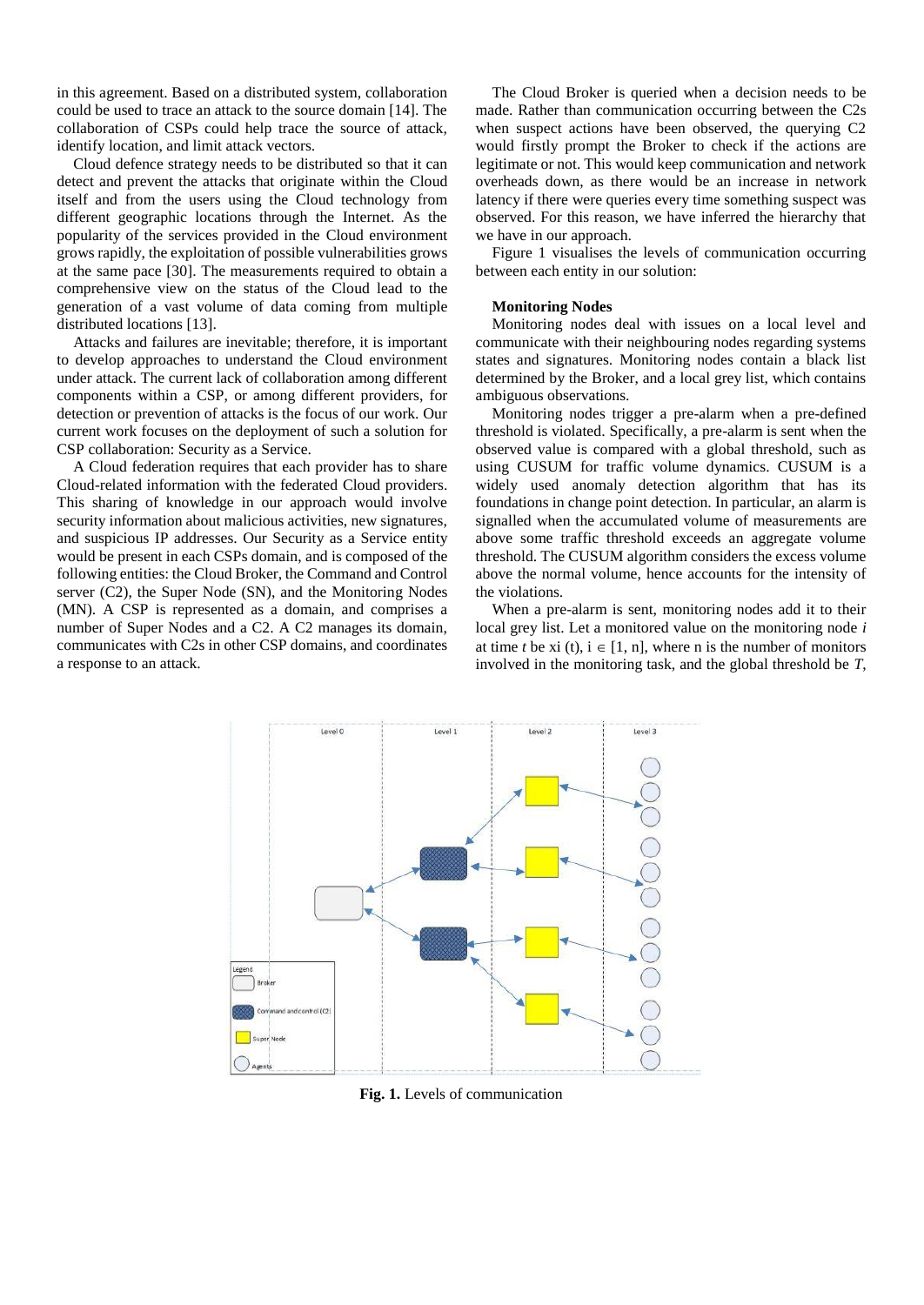it can be considered the state at t to be abnormal and triggers a state alert if  $\sum_{i=1}^{n} x_i(t) > T$ , which we refer to as a global violation [31].

 $T$  is decomposed into a set of local thresholds  $T_i$ , for each monitor *i* such that  $\sum_{i=1}^{n} T_i \leq T$ . As a result, as long as  $x_i(t) \leq T$  $T_i$ ,  $\forall i \in [1, n]$ , i.e. the monitored value is lower or equal to its local threshold, the global threshold cannot be exceeded because  $\sum_{i=1}^{n} x_i(t) \leq \sum_{i=1}^{n} T_i \leq T$ . In this case, monitors do not need to report their local values to the super node.

When  $x_i(t) > T_i$  on monitor *i*, it is possible that  $\sum_{i=1}^{n} x_i(t)$ T.

Hence, monitor  $i$  sends a message to the super node to report a local violation with the value  $x_i(t)$ .

#### **Super nodes**

A Super Node has a parent/child relationship with a monitoring node under its management. The Super Node effectively communicates upstream with the C2 to query any suspicious actions. The hierarchy of communication means network latency is low, and communication occurs only when essential, or when thresholds are violated. The Super Node, based on the amount of monitoring nodes in its subset, observes the generated alarms, these alarms are counted and when the pre-alarm count is more than or equal to the threshold based on the amount on monitoring nodes, a belief is formed that there is an attack. The Super Node then sends this belief to the C2, who queries the Broker.

#### **Command and Control server** (C2)

The command and control server (C2) is effectively a domain management node. When a threat is detected in its domain, a belief is formed that an attack is underway. The C2 queries the Broker about the generated belief, to see if it is legitimate or not. C2s possess black lists comprised of attack signatures, and

local grey lists provided by the SN and MN which contains ambiguous observations.

#### **Broker**

Currently, Cloud Brokers offer tools to manage applications across multiple Cloud providers. In the future, Cloud Brokers will offer services based on their knowledge of the Cloud providers infrastructure [32]. We could use this knowledge to offer Cloud Security as a Service, where the Broker has the knowledge base of Cloud attacks and behavioural profiles to identify threshold violations. The Broker is the security provider. This is propagated to the C2s present in each CSP domain.

The Broker invokes a global poll procedure when a decision cannot be made. He queries the C2s in adjacent domains, and asks them to generate their own beliefs. They check their local grey lists to see if they have encountered the suspect actions previously. Their grey list is a function mapping signatures to beliefs. Each C2 generates their own belief, and the Broker uses Dempster-Shafer to fuse the different beliefs and to create one decision. This in turn can improve resilience to attack. The predefined black lists are of attack signatures, and the monitoring nodes can analyse anomalous actions and threshold violations.

## **5. Dempster-Shafer theory of evidence**

For collaborative detection, we use the Dempster-Shafer (DS) theory of evidence. DS theory is a probabilistic approach, which implements belief functions which are based on degrees of belief or trust. Probability values are assigned to sets of possibilities rather than single events [24]. DS was first introduced as a mathematical framework for the representation of uncertainty. The main advantage of this algorithm is that no



**Fig. 2.** Collaborative decision process activity diagram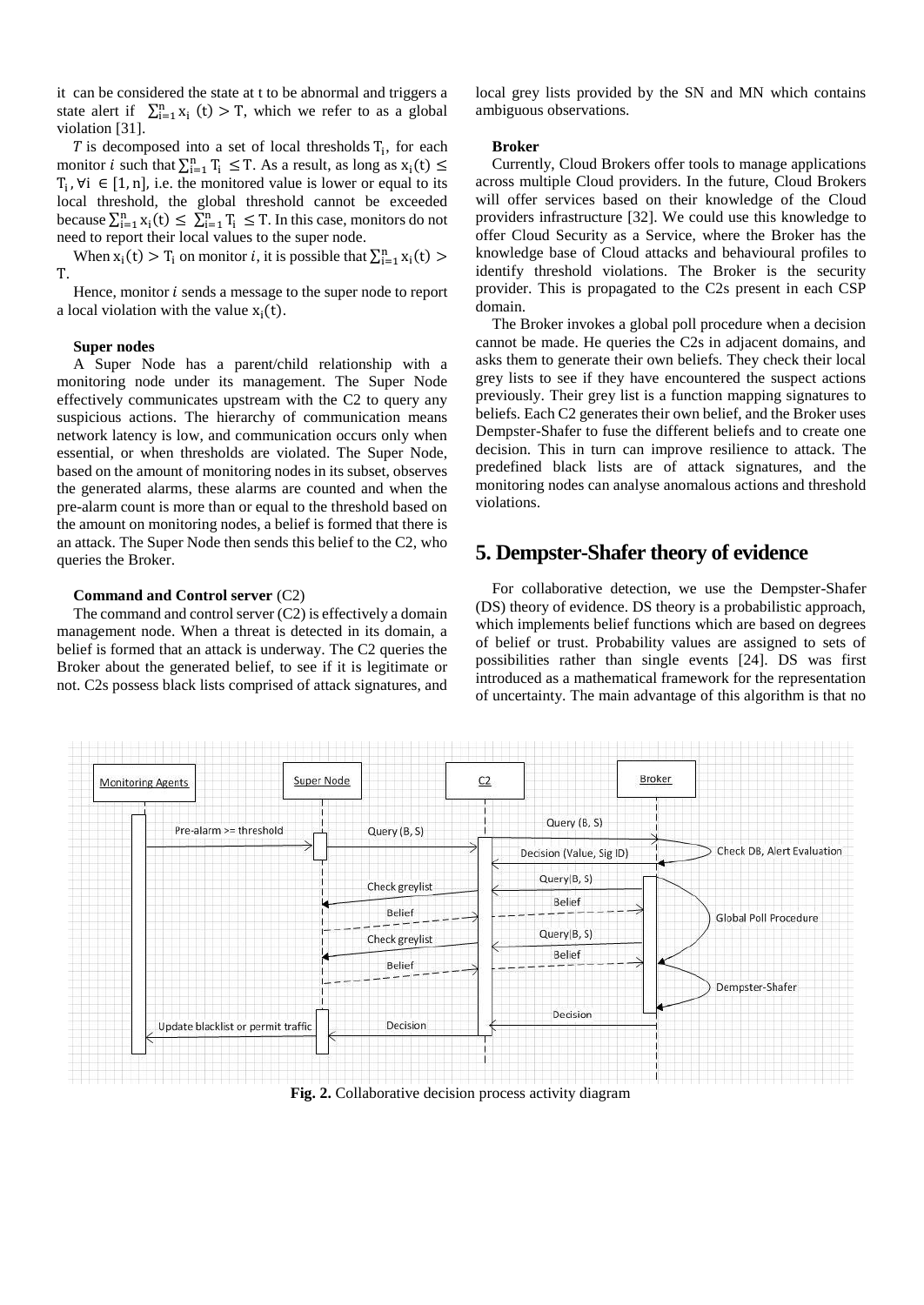priori knowledge of the system is required, thus making it suitable for anomaly detection of previously unseen information [33]. Collaborative intrusion detection has been considered in several contributions where data provided by heterogeneous intrusion detection monitors is fused.

Our intrusion detection algorithms in our solution are of two types: local detection algorithm and a fusion algorithm. The latter focuses on outputs provided by the local algorithm, thus forming a distributed collaborative intrusion detection method. DS executes as a main fusion node, an entity with the role to collect and fuse the information provided by the monitors, taking the final decision regarding a possible attack. An advantage of DS is its usefulness in combining data sent by different observers.

In the decision making process, the uncertainty existing in the network often leads to the failure of intrusion detection or low detection rate. The DS theory of evidence in data fusion has solved the problem of how to analyse the uncertainty in a quantitative way. Figure 2 illustrates the actions taken in our collaborative decision process, where a C2 is invoked and queries the Broker regarding the suspect behaviour.

Basic concepts of Dempster-Shafer [33] include:

#### **Definition 1 – The frame of discernment**:

A complete set describing all of the sets in the hypothesis space. Generally, the frame is denoted as θ. The elements in the frame must be mutually exclusive. While the number of the elements is  $n$ , the space will be  $2^n$ .

#### **Definition 2 – Basic probability assignment**:

It is a positive number between 0 and 1. It exists in the form of probability. The value of BPA denotes the degree supporting or refuting evidence, and is denoted as m(A).

### **Definition 3 – Belief function**:

For  $2^{\theta} \in [0,1]$ , Bel(A) =  $\sum_{B \subseteq A} m(B)$  describes the general belief supporting the hypothesis, where  $2^{\theta}$  is the hypothesis space.

#### **Definition 4 – Plausibility function**:

For  $2^{\theta} \in [0,1]$ , Pl(A) = 1 – Bel(A<sup>c</sup>) =  $\sum_{B \cap A=} \emptyset$  describes the belief not refuting the hypothesis.

According to the above concepts, the belief function and plausibility function are related by  $Bel(A) \leq Pl(A)$ .

Then we call  $[Bel(A), Pl(A)]$  the Belief Range.

#### **Dempster-Shafer combination rule**:

DS utilises orthogonal sum to combine the evidences [34]. We define the belief functions, describing the belied in a hypothesis A, as  $Bel_1(A)$ ,  $Bel_2(A)$ ; then the belief function after the combination is defined as:

$$
Bel(A) = Bel1(A) \oplus Bel2(A)
$$

The mass function after the combination can be described as:

$$
m(A) = K^{-1} \cdot \sum_{A_i \cap B_i = A} m_1(A_i) m_2(B_j)
$$

Where  $K$  is called Orthogonal Coefficient, and it is defined as:

$$
K = \sum_{A_i \cap B_i \neq \emptyset} m_1(A_i) m_2(B_j)
$$



**Fig. 3.** Overview of attributes in OPNET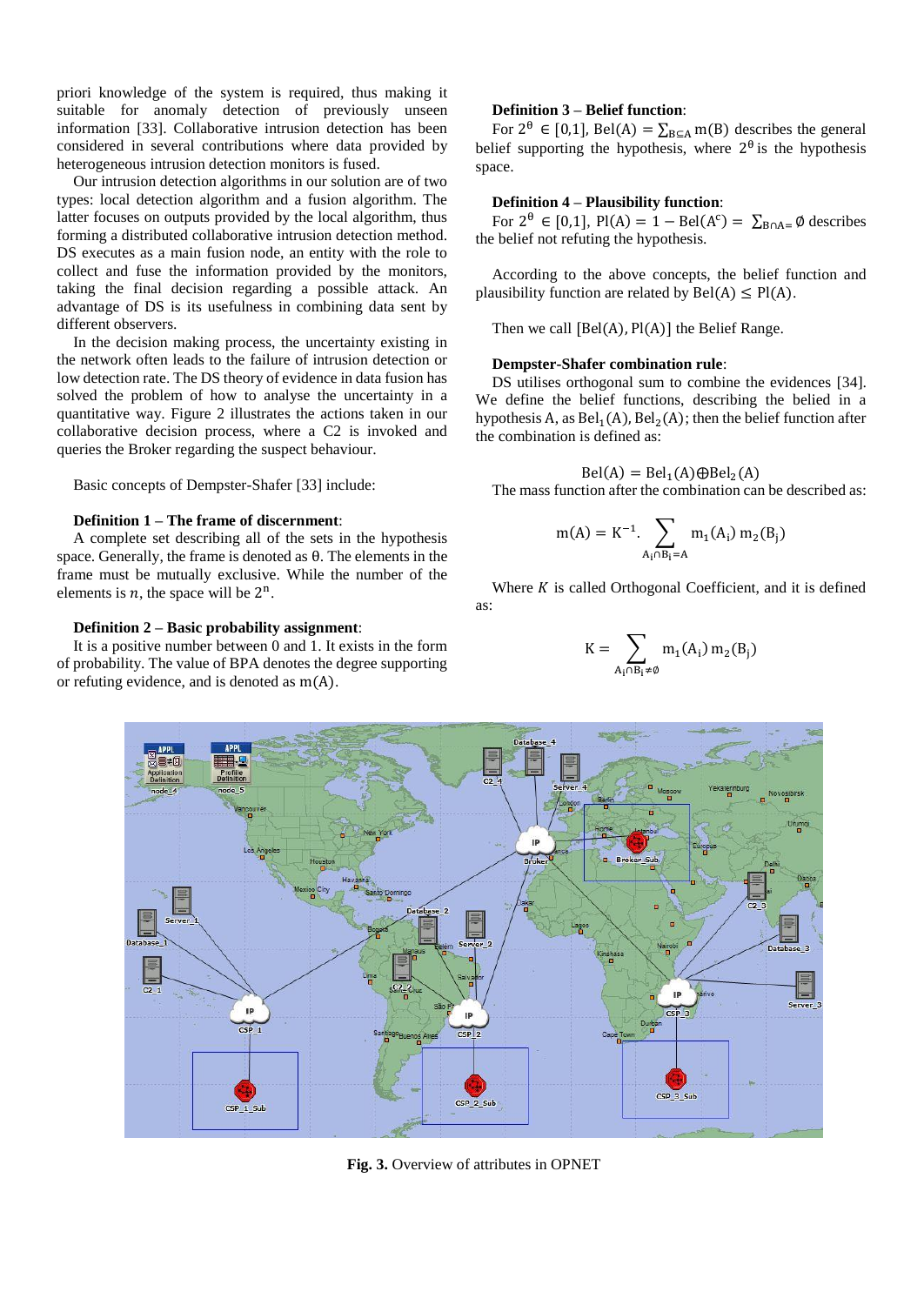DS combines the beliefs expressed by monitors producing a single combined belief that is finally compared with the accumulative sum of the beliefs q. If the combined belief is greater than q, an alarm is raised [35].

The monitors (based on the local detection algorithms) produce a single belief for each focal element:

- ba: the belief that there is an attack
- $b_n$ : the belief there is not an attack (normal)
- bna: the belief expressing an ambiguity: attack or no attack.

DS's theory of evidence can be regarded as the expansion of Bayesian Inference. The Bayesian inference needs priori knowledge as the foundation of inference. Furthermore, the inference is unable to provide a better way to analyse the "uncertainty" in a quantitative way. DS proposes the concepts: "belief" and "plausibility", which can aid the theory to analyse the "incomplete" or "missing" quantitatively. In this way, the inference can guarantee the accuracy of the decision.

## **6. Implementation details**

In the previous section, the design of the architecture was presented; comprising four tiers; Cloud Broker, Command and Control servers (C2), Super Nodes (SN) and Monitoring Nodes (MN). The main aim of Security as a Service is to provide collaborative intrusion detection in a federated Cloud environment. This is imperative for protecting critical infrastructure services and sensitive data, as their failure or unavailability of such processes has high socioeconomic implications [9].

The system uses a hybrid IDS, and a Cloud Broker to propagate information to the C2 entities in each CSP domain. Monitoring nodes are used to observe the states and processes in the Cloud environment, and update each adjacent domain on any changes or suspicious activities, which they, in turn, would be updated and protected against.

Collaborative security between CSPs in a Cloud federation can offer holistic security to those in this scheme. Information sharing in this approach is automated which we conceive to be an important aspect of our approach. For proof of concept we use a scaled number of entities but for future work we would expand our solution and adapt it to have a self-organising hierarchy. Dividing the system into domains makes the system more scalable. Domain management nodes (C2) may cooperate.

Using OPNET, attributes of our system were implemented. OPNET is a large and powerful software which enables the possibility to simulate heterogeneous networks with various protocols. OPNET consists of a high level user interface, which is constructed from C and C++ source code, and also possesses a library of OPNET specific functions. One specific benefit of using this simulator is that all processes contain code to record performance metrics, which is favourable for observing both local and global statistics in our solution.

Using OPNET, the topology for our solution was implemented as conveyed in Figure 3. This conveys a Cloud federation scenario, where each CSP has an end user in a sub network. The Cloud Broker was depicted as a Cloud entity; in addition, three Cloud Service Providers were added: CSP\_1, CSP 2 and CSP 3. Connected to each CSP is a server, database, and a C2. Each Cloud entity contains Cloud network protocols, IP encapsulation, and primary transmitters and receivers. OPNET allows the user to simulate different scenarios and gather data and statistics from the chosen scenario.

The current focus of our work is implementing our collaborative intrusion detection process. We have created an environment that facilitates the Cloud federation, and Cloud service providers present. Hierarchy in a network topology is achieved using subnets, which represent identical constructs in an actual network. Each CSP is connected to a subnetwork, the characteristics of which are illustrated in Figure 4. These allow us to simulate end users of the CSP, and how malicious actions from one could affect the interconnected domains.

The next step is to introduce the roles of MN and SN and finalise the DS algorithm, and global poll procedure in which the Broker queries the C2s. We are simulating from the point where a SN has observed pre alarms and believes there is an attack. Currently the main attributes of our solution have been implemented, and our next aim is to continue to refine the functionality, and test our hypotheses. A simulation study of the effects of DDoS attacks on the performance of the collaborative intrusion detection process and DS theory of evidence is required.



**Fig. 4.** Subnet of CSP\_1

Figure 5 shows the average delay in seconds of the aforementioned topology running. When we introduce our DS algorithm we need to ensure that it is lightweight and resource efficient, and doesn't affect the operations of the Cloud services.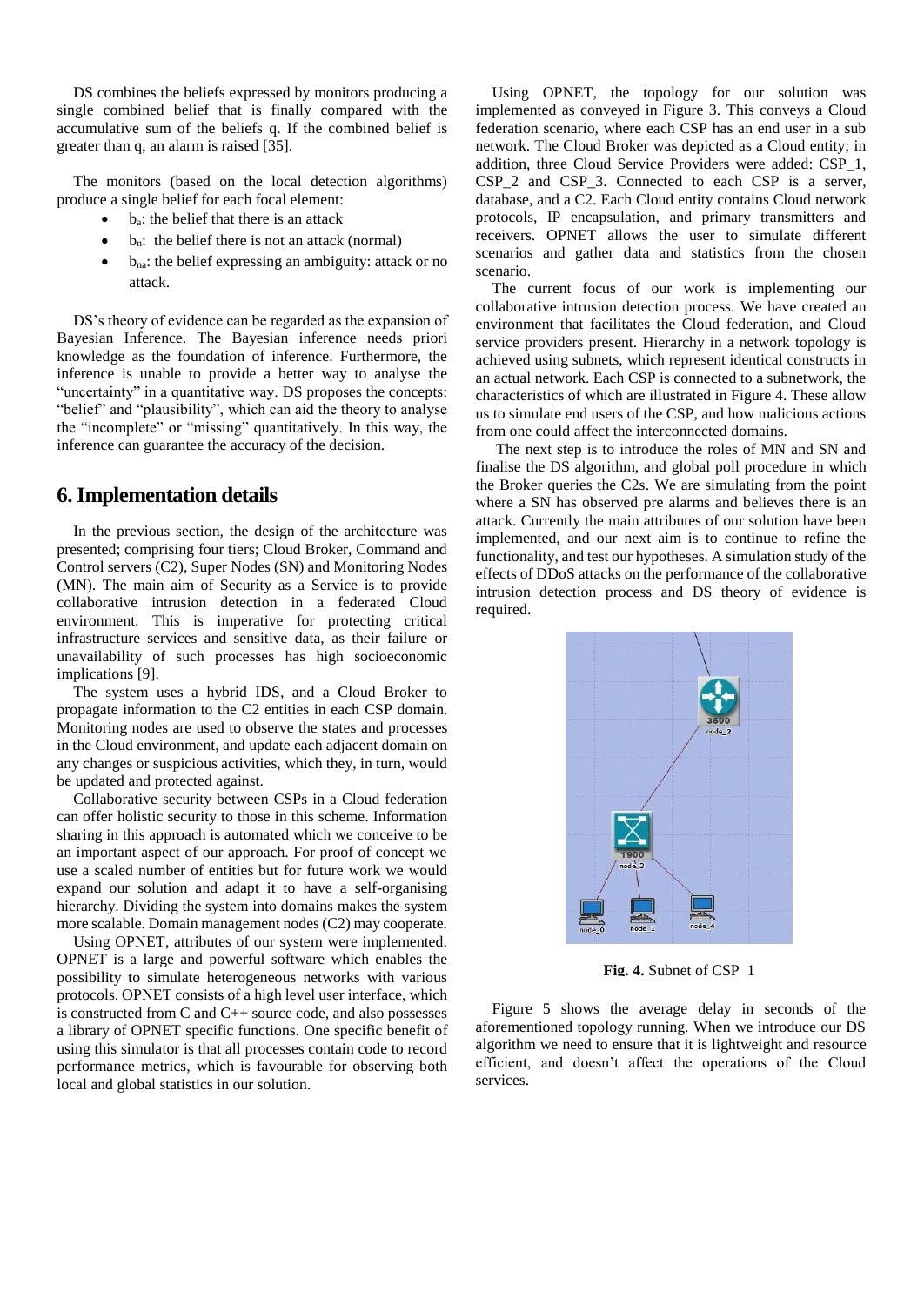

**Fig. 5.** Average delay in seconds

# **7. Conclusions**

This paper has presented our Security as a Service solution for collaborative intrusion detection in federated Cloud environments. Protecting the federated Cloud against cyberattacks is a key concern, since there are potential significant economic consequences. For proof of concept we have simulated attributes of our system using OPNET, and are currently implementing the intrusion detection process to prove our hypotheses. Current work in this area uses majority voting when making collaborative decisions, and this is often using binary inputs. Using a Cloud Broker to provide Security as a Service to service providers in a federation we can improve overall resilience to attacks.

Our work involves the use of the Dempster-Shafer theory of evidence which takes in other information, providing more accurate results. Observations from different CSPs are correlated autonomously, in order to determine whether similar behaviour that is indicative of an attack or other issues have been observed in their domains. The integration of the decisions coming from different IDSs has emerged as a technique that could strengthen the final decision. Federated Cloud environments are growing areas in terms of adoption by critical infrastructure vendors, and large corporations, so our Security as a Service facilities this collaborative intrusion detection, and sharing of attack information among these different service providers.

# **8. References**

[1] D. Wallom, M. Turilli, A. Martin, A. Raun, G. Taylor, N. Hargreaves, and A. McMoran, "myTrustedCloud: Trusted Cloud Infrastructure for Security-critical Computation and Data Managment," 2011 IEEE Third Int. Conf. Cloud Comput. Technol. Sci., pp. 247–254, Nov. 2011.

- [2] OTE, "Discussion on the Challenges for the Development of a Context for : Secure Cloud computing for Critical infrastructure IT," Greece, 2012.
- [3] S. Paudel and M. Tauber, "Security Standards Taxonomy for Cloud Applications in Critical Infrastructure IT," in 8th International Conference for Internet Technology and Secured Transactions (ICITST), 2013, pp. 645 – 646.
- [4] M. Sch, R. Bless, F. Pallas, J. Horneber, and P. Smith, "An Architectural Model for Deploying Critical Infrastructure Services in the Cloud," in IEEE Cloud Com 2013, 2013.
- [5] M. T. Khorshed, a. B. M. S. Ali, and S. a. Wasimi, "A survey on gaps, threat remediation challenges and some thoughts for proactive attack detection in cloud computing," Futur. Gener. Comput. Syst., vol. 28, no. 6, pp. 833–851, Jun. 2012.
- [6] S. Wright, "ETSI NFV ISG," The Internet Engineering Task Force (IETF) IETF 91 Proceedings, 2014. [Online]. Available: https://www.ietf.org/proceedings/91/slides/slides-91-nfvrg-8.pdf. [Accessed: 12-Feb-2015].
- [7] K. Hwang, S. Kulkareni, and Y. Hu, "Cloud Security with Virtualized Defense and Reputation-Based Trust Mangement," 2009 Eighth IEEE Int. Conf. Dependable, Auton. Secur. Comput., pp. 717–722, Dec. 2009.
- [8] Á. MacDermott, Q. Shi, M. Merabti, and K. Kifayat, "Protecting critical infrastructure services in the cloud environment considerations, Inderscience Int. J. Crit. Infrastructures, vol. 10, no. 3, 2014.
- [9] O. Babaoglu, M. Tamburini, and U. Bologna, "Design and Implementation of a P2P Cloud System," in Proceedings of the 27th Annual ACM Symposium on Applied Computing, 2012, pp. 412–417.
- [10] M. Rak, M. Ficco, J. Luna, H. Ghani, N. Suri, S. Panica, and D. Petcu, "Security Issues in Cloud Federations," in Achieving Federated and Self-Manageable Cloud Infrastructures: Theory and Practice, 2012, pp. 176– 194.
- [11] D. Villegas, N. Bobroff, I. Rodero, J. Delgado, Y. Liu, A. Devarakonda, L. Fong, S. Masoud Sadjadi, and M. Parashar, "Cloud federation in a layered service model," J. Comput. Syst. Sci., vol. 78, no. 5, pp. 1330– 1344, Sep. 2012.
- [12] N. Gruschka and M. Jensen, "Attack Surfaces: A Taxonomy for Attacks on Cloud Services," in 2010 IEEE 3rd International Conference on Cloud Computing, 2010, pp. 276–279.
- [13] Á. Macdermott, Q. Shi, M. Merabti, and K. Kifayat, "Security as a Service for a Cloud Federation," in The 15th Post Graduate Symposium on the Convergence of Telecommunications, Networking and Broadcasting (PGNet2014), 2014, pp. 77–82.
- [14] N. Kumar, "Study of Intrusion Detection System for DDoS Attacks in Cloud Computing," in 2013 Tenth International Conference on Wireless and Optical Communications Networks (WOCN), 2013.